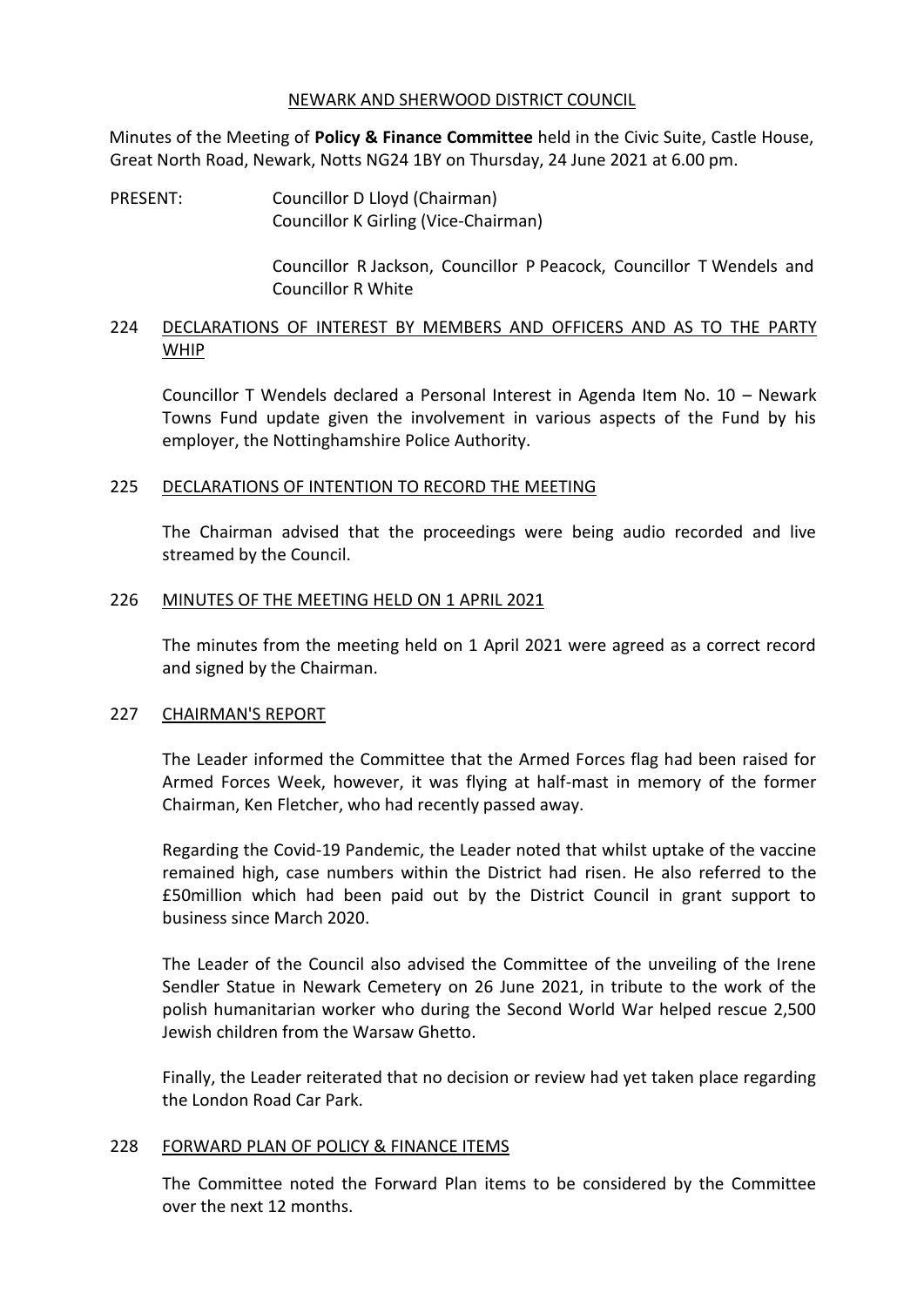## 229 ANNUAL REVIEW OF EXEMPT ITEMS

The Committee considered a report which detailed the exempt business considered by the Committee from May 2020 to date. The report identified which reports, in the opinion of report authors, could now be released into the public domain.

AGREED (unanimously) that the report be noted with those items which are no longer considered as exempt being released into the public domain.

#### Reason for Decision

To advise Members of the exempt business considered by the Policy & Finance Committee for the period May 2020 to date and those items which can now be released into the public domain.

#### 230 DIGITAL STRATEGY FOR 2021 - 2024

The Deputy Chief Executive / Director - Resources presented a report which sought approval for the Digital Strategy for 2021 to 2024. The Strategy proposed a set of initiatives that would deliver outcomes aligned to the Community Plan, building on the progress made since the implementation of the previous Digital Strategy and the significant progress made as part of the Council's response to the Covid-19 Pandemic. Members welcomed the strategy and hoped it would work with and help improve the customer experience and access for people throughout the District.

AGREED (unanimously) that the Newark & Sherwood Digital Strategy 2021 - 2024 be adopted.

## Reason for Decision

To ensure that the Council undertakes an active role in leading and delivering an evolving digital offer.

## 231 REVIEW OF THE CORPORATE HEALTH AND SAFETY POLICY

The Chief Executive presented a report which set out the proposed changes and updates required for the revised Corporate Health and Safety Policy. The significant changes were outlined in the report and it was noted that the Policy was the framework for the Councils Health and Safety response, and was supported by many other documents including, risk assessments, safe systems of work and operational procedures. The revised Policy also reflected the changes brought about following the reintegration of the housing function.

The revised Policy had been considered in full by the Homes & Communities Committee at their meeting held on 7 June 2021, and they had recommended the adoption of the revised Policy.

AGREED (unanimously) that the revised Health and Safety Policy be adopted.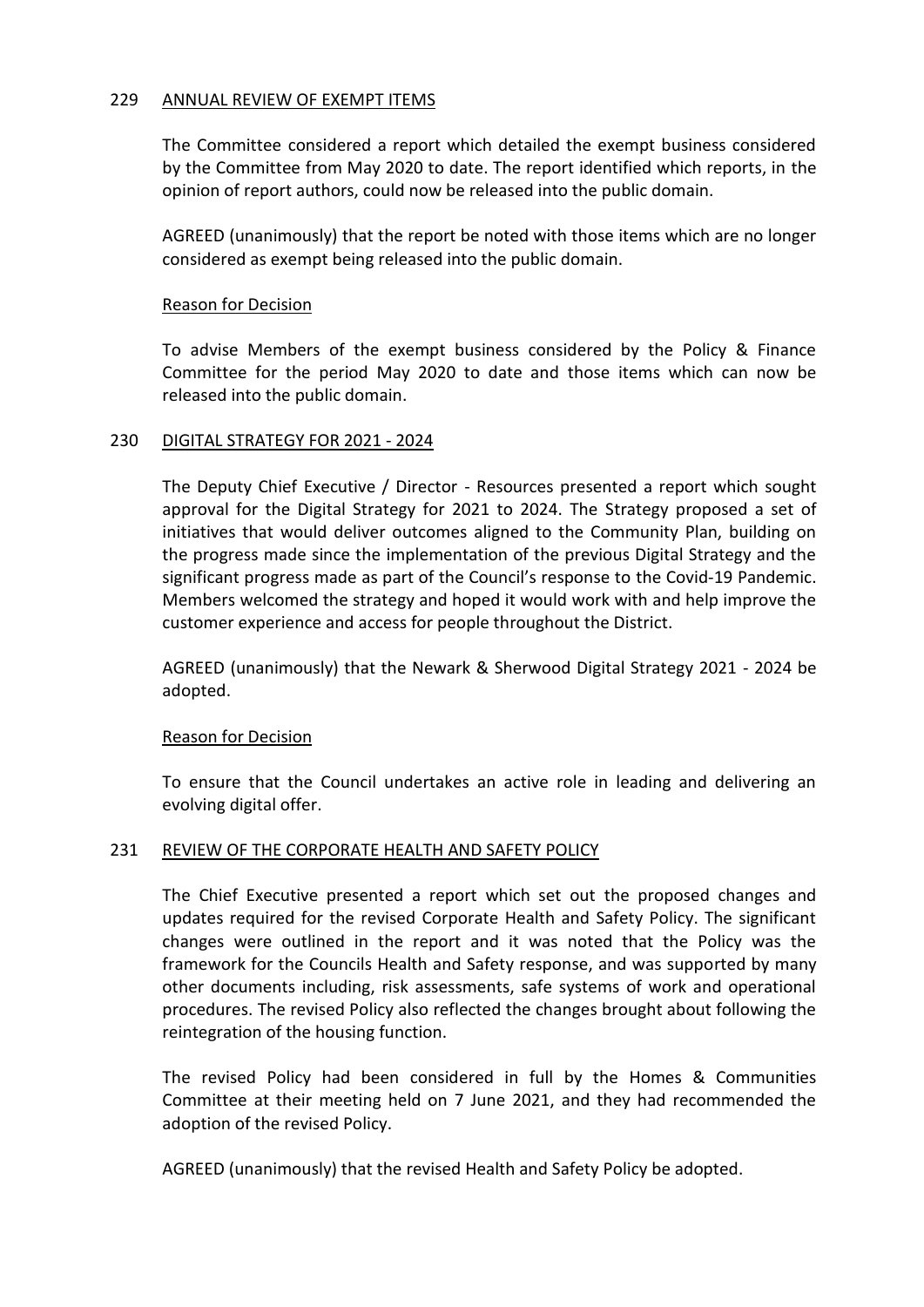To ensure the Council's Health & Safety Policy remains updated and reflects recent organisational changes.

# 232 NEWARK TOWNS FUND UPDATE

The Director - Planning & Growth presented a report which set out the proposed Assurance Framework for the Newark Towns Fund to assist the delivery of supported projects in the Newark Town Investment Plan (TIP) and associated Heads of Terms. As was detailed in an earlier update, the Council needed to perform an accountable body and assurance role for the Towns Fund and Newark Towns Fund Board. This included the requirement to adopt a Newark Towns Fund Assurance Framework to confirm the process for the release of funds for agreed projects, including various decision points and submission requirements from project sponsors. A proposed version of this Assurance Framework was set out at Appendix A to the report. This Assurance Framework had been drafted in consultation with internal legal and finance colleagues, in addition to the S151 officer. Externally, colleagues at the D2N2 LEP, MCHLG, and independent consultants Hatch and Quod had all contributed.

The report and Director – Planning & Growth also updated the Committee on various projects under the Towns Fund umbrella, including progression of the full business case for the YMCA Community and Activity Village, the Newark Gateway site, replacement of the livestock market and the International Air & Space Training Institute (IASTI) Newark.

AGREED (unanimously) that the Committee:

- (a) adopt the Newark Towns Fund Assurance Framework (June 2021) as provided at Appendix A to the report;
- (b) approve, subject to the recommendations of the Council's S151 Officer and Quod Consulting, the Full Business Case for the YMCA Community & Activity Village which seeks £2m of Towns Fund grant;
- (c) subject to (b) above, to give delegated authority to the Director Resources to appraise and then confirm to the Newark Towns Fund Board that the Full Business Case for the YMCA Community and Activity Village (Newark) meets the requirements of the Newark Towns Fund Assurance Framework (June 2021);
- (d) subject to (b) above, a budget of £2m be added to the Council's Capital Programme in order for the payment to be made, financed by Towns Fund Grant; and
- (e) subject to (b) and (c) above, give delegated authority to the Director  $-$ Planning & Growth, in consultation with the Business Manager – Law & Information Governance, to enter into a Grant Funding Contract with the YMCA to deliver the Community and Activity Village (Newark), including its associated outputs, outcomes, and monitoring and evaluation as detailed in the Full Business Plan.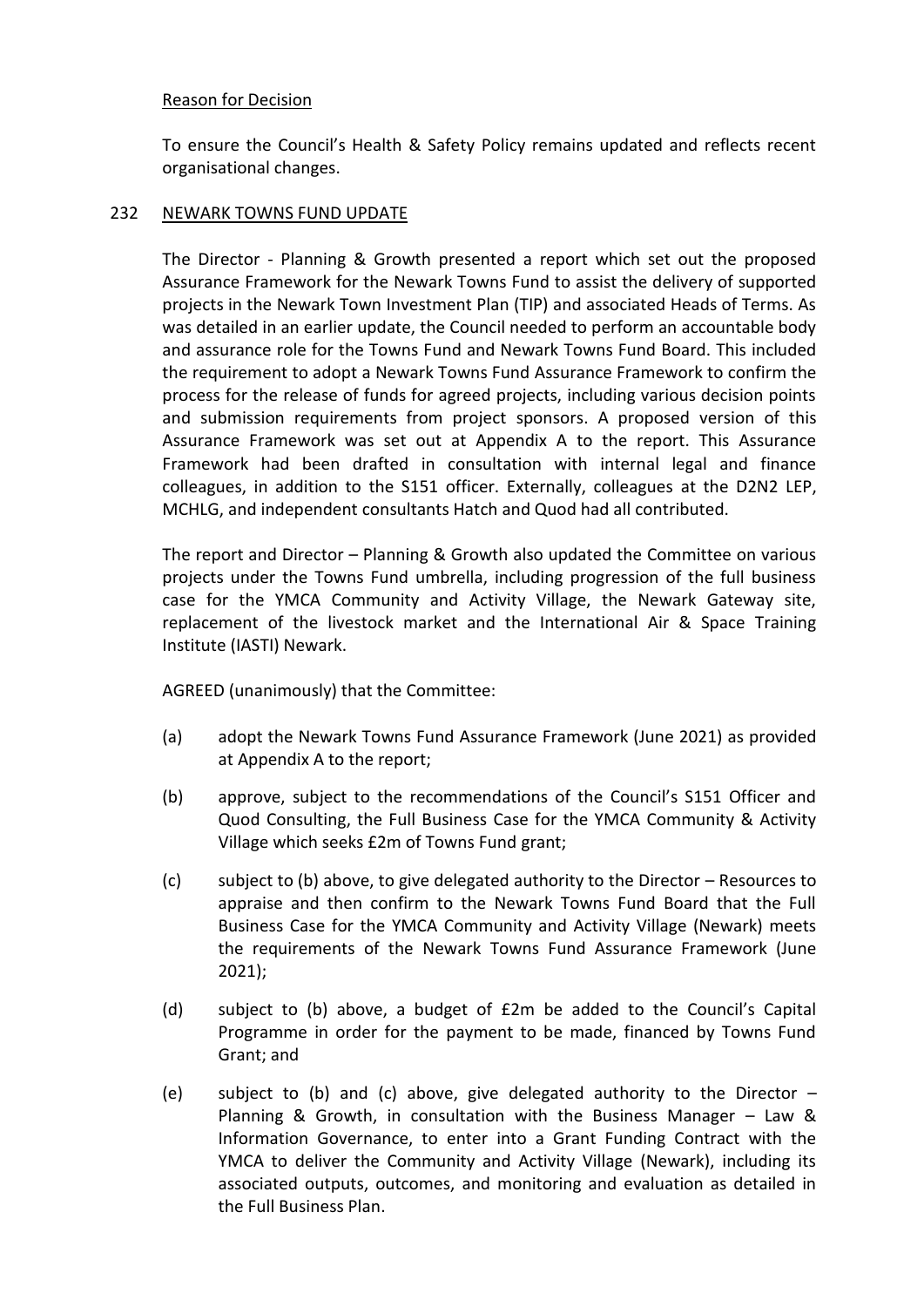To secure progress in respect of the various projects within the Newark Towns Fund.

#### 233 SEVEN HILLS REGENERATION PROJECT UPDATE

The Chief Executive presented the report of the Director- Housing, Health & Wellbeing which updated Members in relation to the procurement exercise to secure a developer to regenerate the Council's temporary accommodation facility at Seven Hills. The report also sought to allocate further funding of £350,000 to deliver the project.

It was reported that site evaluations, inspections, general costs and build costs could all be achieved from within the existing £3m capital budget and it was noted that appropriate planning approval had also been received. Within the breakdown of costs, there was presently no spare monies for general site or construction contingencies and no funds for fitting out any of the accommodation, facilities or office space once built. Therefore, it was proposed that the final budget be increase by a further £350,000 to cover the additional build and site contingencies at £300,000 which allows for £50,000 to be used for alternative temporary accommodation provision and B&B contingencies to facilitate project delivery.

## AGREED (unanimously) that:

- a) the report and Appendix A be noted; and
- b) an increase to the capital budget to £3,350,000, which is essential for this project to be completed successfully, be approved.

## Reason for Decision

To ensure that the redevelopment of Seven Hills temporary accommodation can be achieved.

# 234 TRANSFER OF COMMUNITY FACILITY - CONTRIBUTION TO SUTTON-ON-TRENT PARISH COUNCIL

The Director – Planning & Growth presented the report of the Director – Housing, Health and Wellbeing which sought approval to transfer the community facility contribution of £239,619.63 received from Section 106 Agreement AG1108 for 'the provision and maintenance of a village hall on the community facilities land' at a development site in Sutton on Trent to the Parish Council in order to enable the proposed village hall to be developed. The Section 106 Agreement required the land to be transferred to either the District or Parish Council as deemed appropriate and it had been agreed that it would be expedient to transfer the land directly to the Parish Council and this was now subject to processing with the Land Registry.

## AGREED (unanimously) that: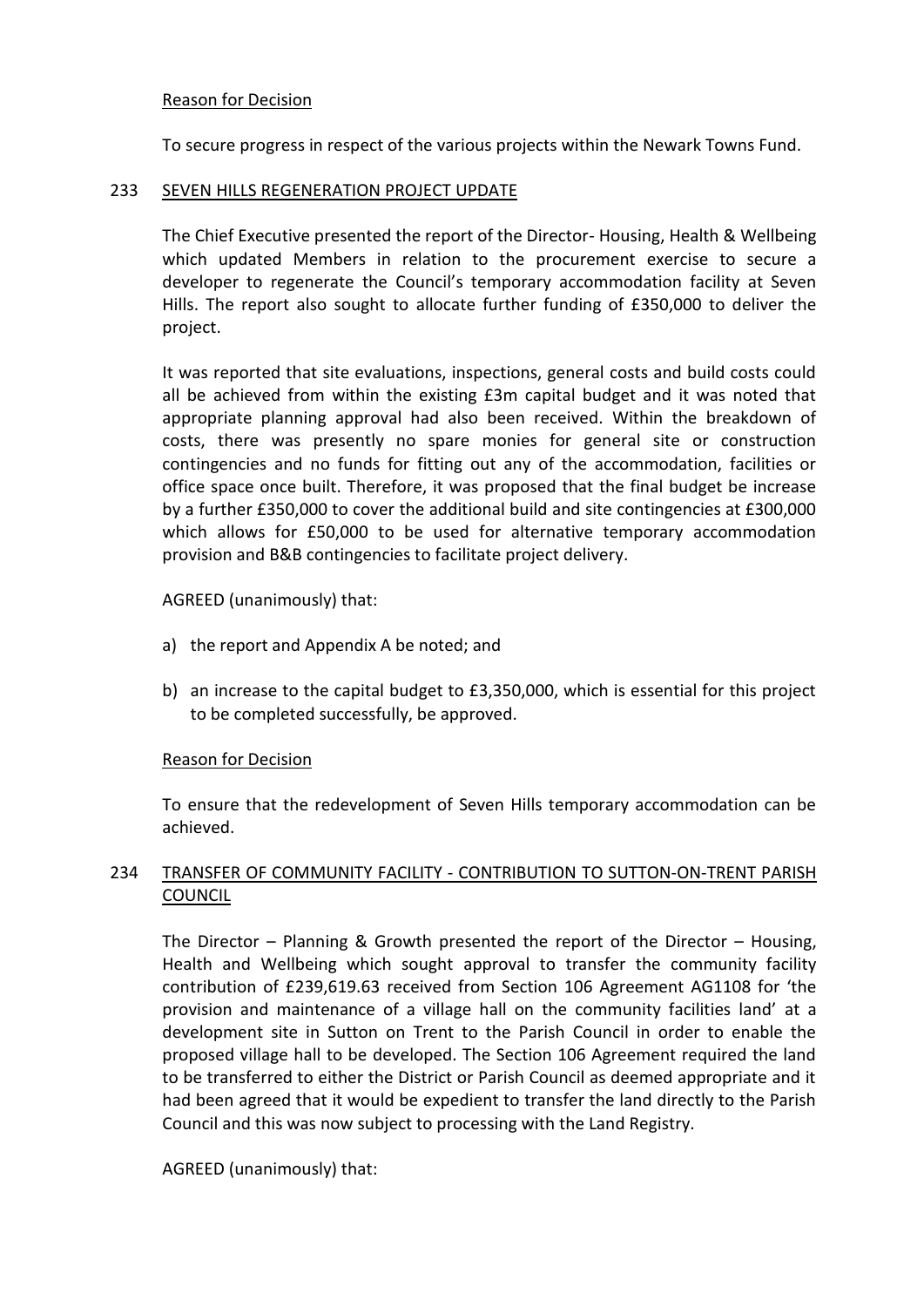- a) the community facility sum of £239,619.63 secured through S106 AG1108 currently held by the Council be transferred to Sutton on Trent Parish Council under a side agreement; and
- b) appropriate provision be made in the Council's Capital Programme for this scheme.

To enable Sutton on Trent Parish Council to progress with the development of the village hall facility with its appointed project team.

## 235 FINANCIAL OUTTURN REPORT TO 31 MARCH 2021

The Business Manager – Financial Services presented a report which set out the 2020/21 financial outturn position on the Council's revenue and capital budgets including: General Fund Revenue; Housing Revenue Account; Capital Programme; Provisions and Impaired Estimates on Debtors; Usable Reserves; Collection Fund; Balance Sheet; and Treasury Management.

The accounts showed an unfavourable variance of £0.082m on service budgets with a total favourable variance of £10.413m which was broken down in the report. It was reported that the additional income from business rates related to £0.954m in unbudgeted growth from the business rates pool together with £8.161m in additional government funding due to their policy decisions around business rates relief. As the funding was distributed as a s31 grant it must be replicated into the general fund rather than the collection fund. Therefore, the additional s31 grant that had been received was not an in year surplus, but must be earmarked in order to fund the deficit that had arisen in the collection fund as a result of the policy decision by the government. It was noted that the budget for 2021/22 was built on this basis.

The Business Manager – Financial Services also reported on the financial outturn position for the HRA which, before appropriations to reserves, showed a favourable variance of £2.175m. The main reasons for the variance were detailed in the report. The Committee were also advised on the position in respect of capital outturn and the re-profiling of capital schemes, and the position in respect of usable capital and revenue reserves.

AGREED (unanimously) that:

- (a) the final outturn of revenue and capital spending for 2020/21 be approved;
- (b) the capital financing proposals as set out in Appendix C, that will be passed to the external auditors as part of the 2020/21 Statement of Accounts, be approved;
- (c) the net variations of £10.965m not spent in 2020/21 on the Capital Programme, be re-profiled and carried forward into 2021/22;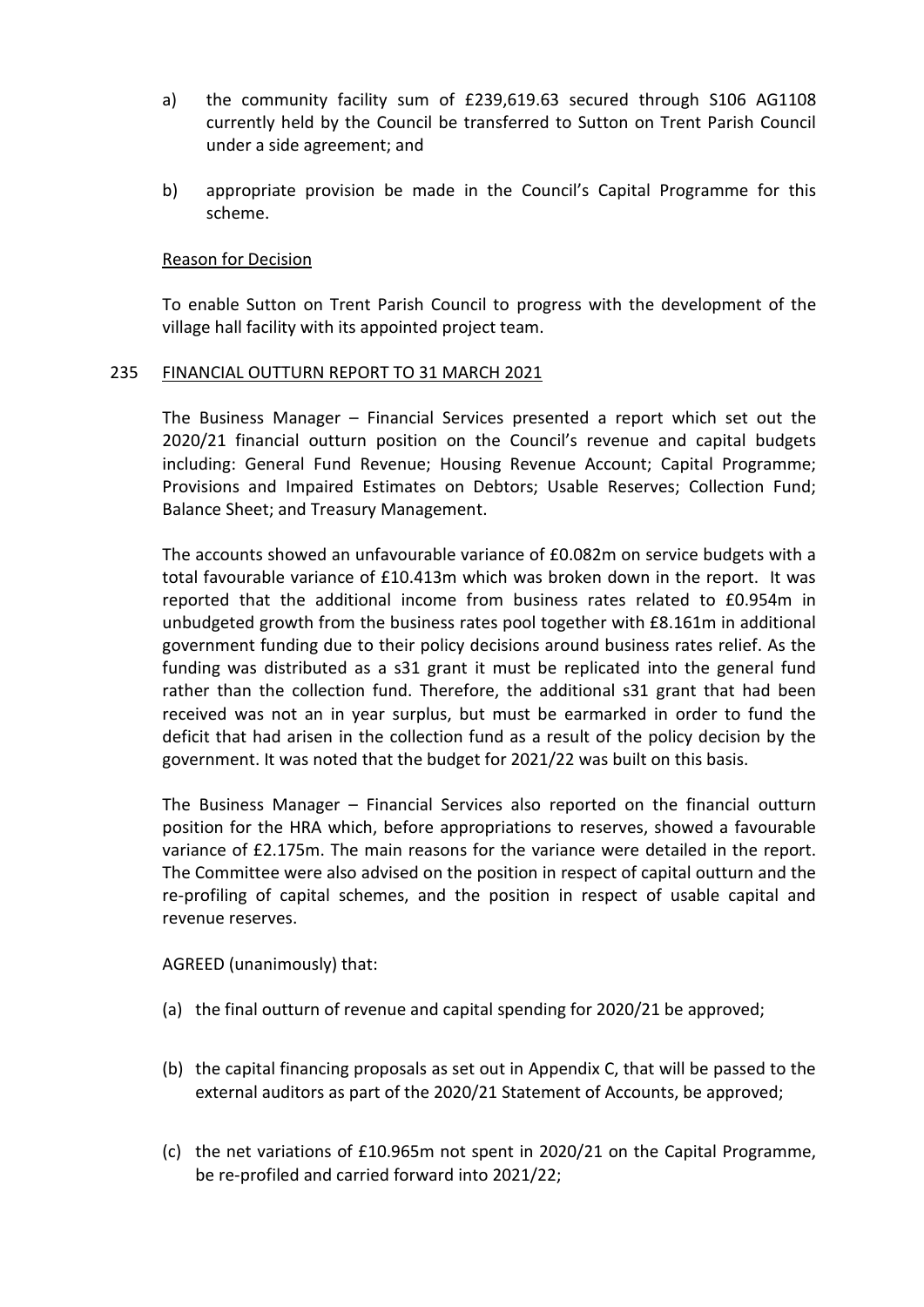- (d) the movement in Provisions and Impaired Estimates on Debtors be approved;
- (e) the creations of the new reserves, as outlined in paragraph 2.19 to the report, be approved;
- (f) the individual contributions to, and withdrawals from, the revenue and capital Usable Reserves be approved;
- (g) the contents of the Pension Fund Actuary report and the proposed assumptions to be used in the IAS19 pensions report for inclusion in the 2020/21 Statement of Accounts be approved;
- (h) the Policy & Finance Committee receives the Annual Report on Treasury Management Activity and comments as appropriate for referral onto the Council for information, as required by the Chartered Institute of Public Finance and Accountancy's Code of Practice on Treasury Management; and
- (i) the Committee note that the Treasury Management activities are consistent with the objectives identified in the Treasury Management Strategy for 2020/21.

To approve the Financial Outturn for the Council for the 2020/21 financial year.

## 236 COUNCIL'S ANNUAL BUDGET 2022/23 - OVERALL CORPORATE BUDGET STRATEGY

The Business Manager – Financial Services presented a report which set out the Budget Strategy for 2022/2023 prior to detailed work commencing on preparation of the budget. The Council's Constitution required that the Council's Section 151 Officer present a report on the overall Budget Strategy to the Policy & Finance Committee for approval. The budget process would result in the setting of the budget and the Council Tax for 2022/23.

The Strategy took into consideration agreed financial policies on Budgeting and Council Tax, Reserves and Provisions, Value for Money and also a set of budget principles which set out the approach to be taken to the budget process. These policies had been reviewed and updated as appropriate and were attached as appendices to the report.

The current Medium Term Financial Plan (MTFP) was approved on 9 March 2021. The report set out a summary of the financial forecast identified within the current MTFP assuming that Council Tax at average Band D would increase by the same rate as the previous three financial years, namely 1.94%.

The report also set out a number of underlying assumptions which would be applied in compiling the draft budget for 2022/23 including staff costs, provision for inflation and fees and charges.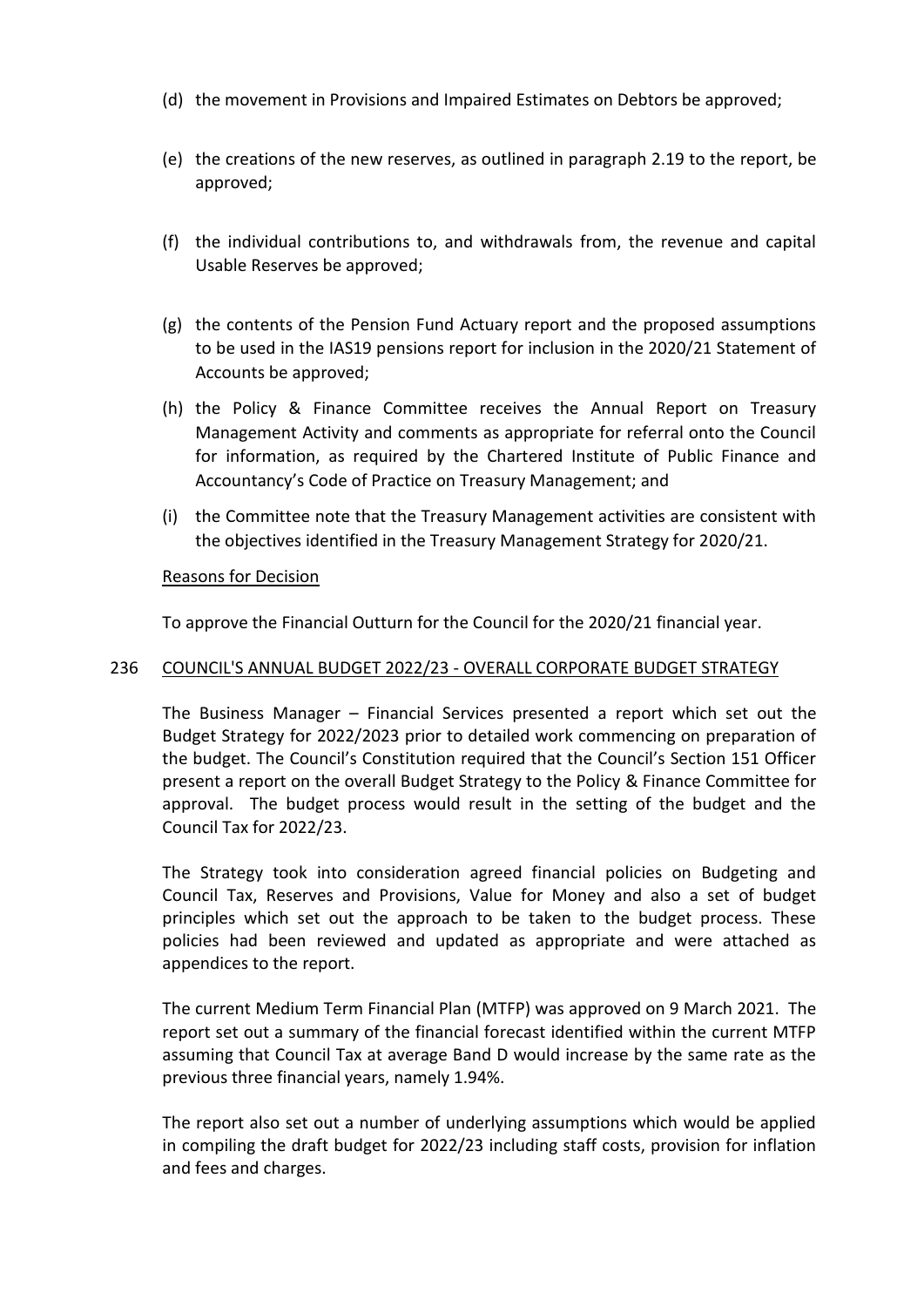# AGREED (unanimously) that:

- (a) the overall General Fund & HRA budget strategy be approved;
- (b) the consultation process with Members be noted;
- (c) budget officers continue work on the assessment of various budget proposals affecting services for consideration in setting the Council's budget; and
- (d) budget managers work with finance officers in identifying further efficiency savings, increasing income from fees and charges and in identifying new sources of income.

## Reason for Decision

To enable the Council's budget process to proceed encompassing agreed assumptions.

# 237 NEW FUNDING OPPORTUNITIES

The Director - Planning & Growth presented a report which further updated Members on new revenue and capital funding opportunities in the form of the Community Renewal Fund; the Levelling Up Fund; and the One Public Estate Brownfield Land Release Fund. He advised the Committee of the latest position in respect of the various funding bids submitted thus far under these new funding opportunities.

Members noted the other items on the agenda relating to applications going forward under these funding schemes, stating they were strong bids and that they were hopeful of positive outcomes. The Committee also welcomed forward funding for work on bids in the Sherwood area.

AGREED (unanimously) that the Policy & Finance Committee:

- a) formally support the submission of the Community Renewal Fund bid by Nottinghamshire County Council on or before 18 June 2021;
- b) support the submission of the Newark Levelling Up Fund Bid for the Southern Link Road (SLR);
- c) the Director Planning & Growth in consultation with the Business Manager, Law & Information Governance, be given delegated authority to enter into contractual arrangements with Urban & Civic (the Middlebeck master developer) to utilise a further £387,500 from NSDC as part of its overall maximum contribution of £5m towards the delivery of the whole SLR;
- d) support the proposals to progress work to develop a Sherwood Levelling Up Fund bid, including the forward-funding of £50,000 in anticipation of future receipt of £125,000 of capacity funding in association with round two of the Levelling Up Fund; and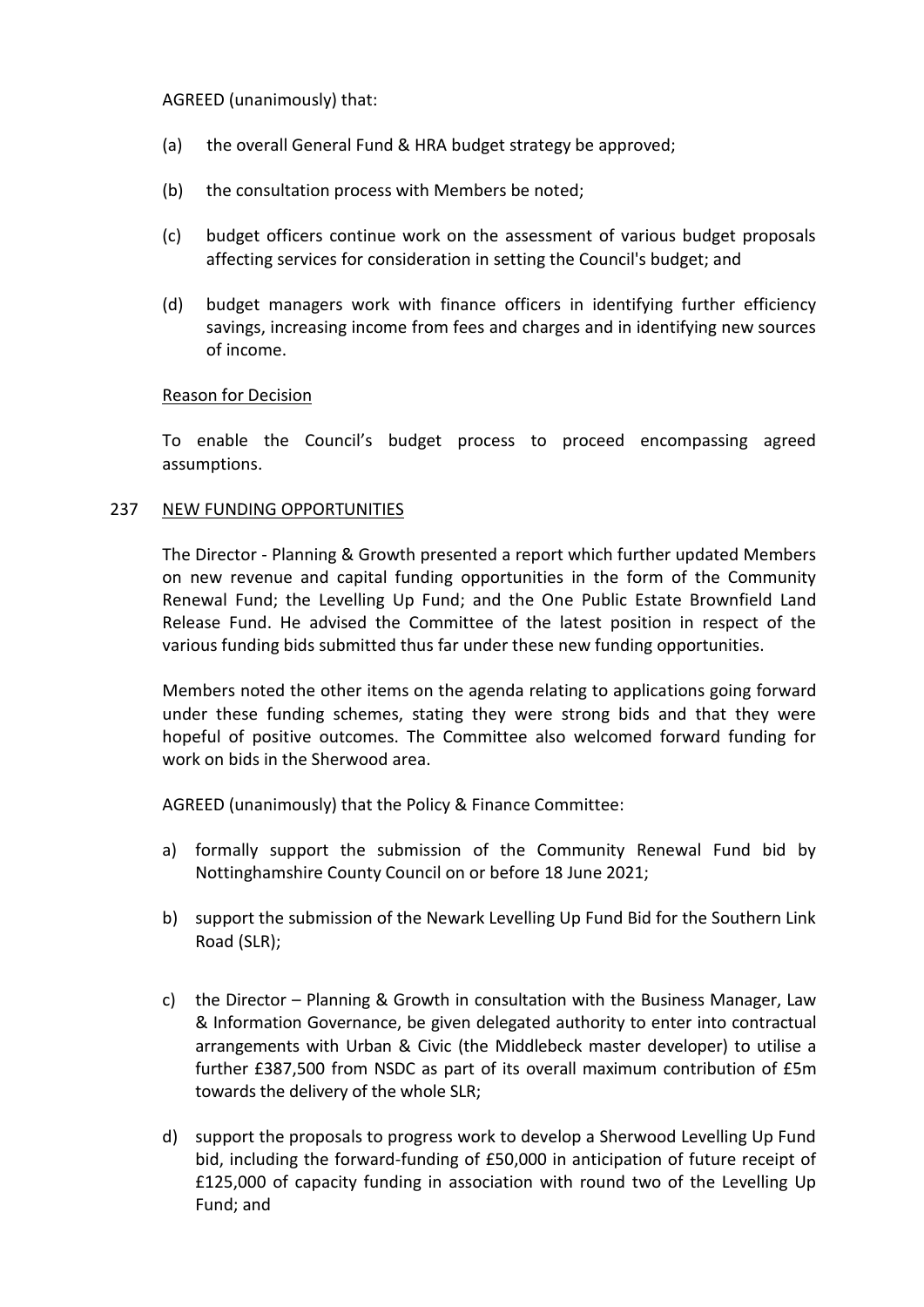e) note and welcome the submission of the Brownfield Land Release Fund bid for 32 Stodman Street.

## Reason for Decision

To allow the Council to maximise funding opportunities to deliver its Community Plan objectives and to improve lives for residents across the District.

#### 238 RESOURCES FOR REGENERATION PROJECTS

The Director - Planning & Growth presented a report which sought support for revised, additional and specifically focussed resource to allow the Council to deliver on its regeneration activities including the successful delivery of existing grant-funded programs and projects, in addition to the ability to maximise future funding opportunities to deliver better outcomes across and beyond the District.

It was reported that since budget setting, there have been a number of welcome but challenging announcements such as the Towns Fund Bid, the Town Investment Plan projects and the new funding opportunities which had already been considered earlier on this agenda. Therefore the report proposed to recruit to a number of posts and interim support as set out.

AGREED (unanimously) that:

- (a) the in-year additional budget of £234,269 as set out in in section 5.4 of the report, to be funded from the Change Management Reserve, be approved; and
- (b) the creation of the posts identified in section 5.2 of the report with the net addition of £108,537 (subject to annual pay awards) into the general fund revenue budget from financial year 2022/23 onwards be approved.

## Reason for Decision

To ensure that the Council's Economic Growth and Social Mobility agendas are delivered in accordance with the Community Plan, Economic Growth, Tourism and Covid-19 Recovery Strategies.

## 239 ANNUAL STANDARDS REPORT FOR 1 APRIL 2020 TO 31 MARCH 2021

The Committee considered the report of the Director - Governance & Organisational Development and Monitoring Officer which set out the annual report on standards for the period 1 April 2020 to 31 March 2021. It was reported that the Monitoring Officer received fifteen formal complaints within the period, thirteen of which resulted in no further action being taken or were resolved through informal resolution being reached. Two complaints were still being considered which related to parish councillors.

AGREED (unanimously) that the annual report be noted.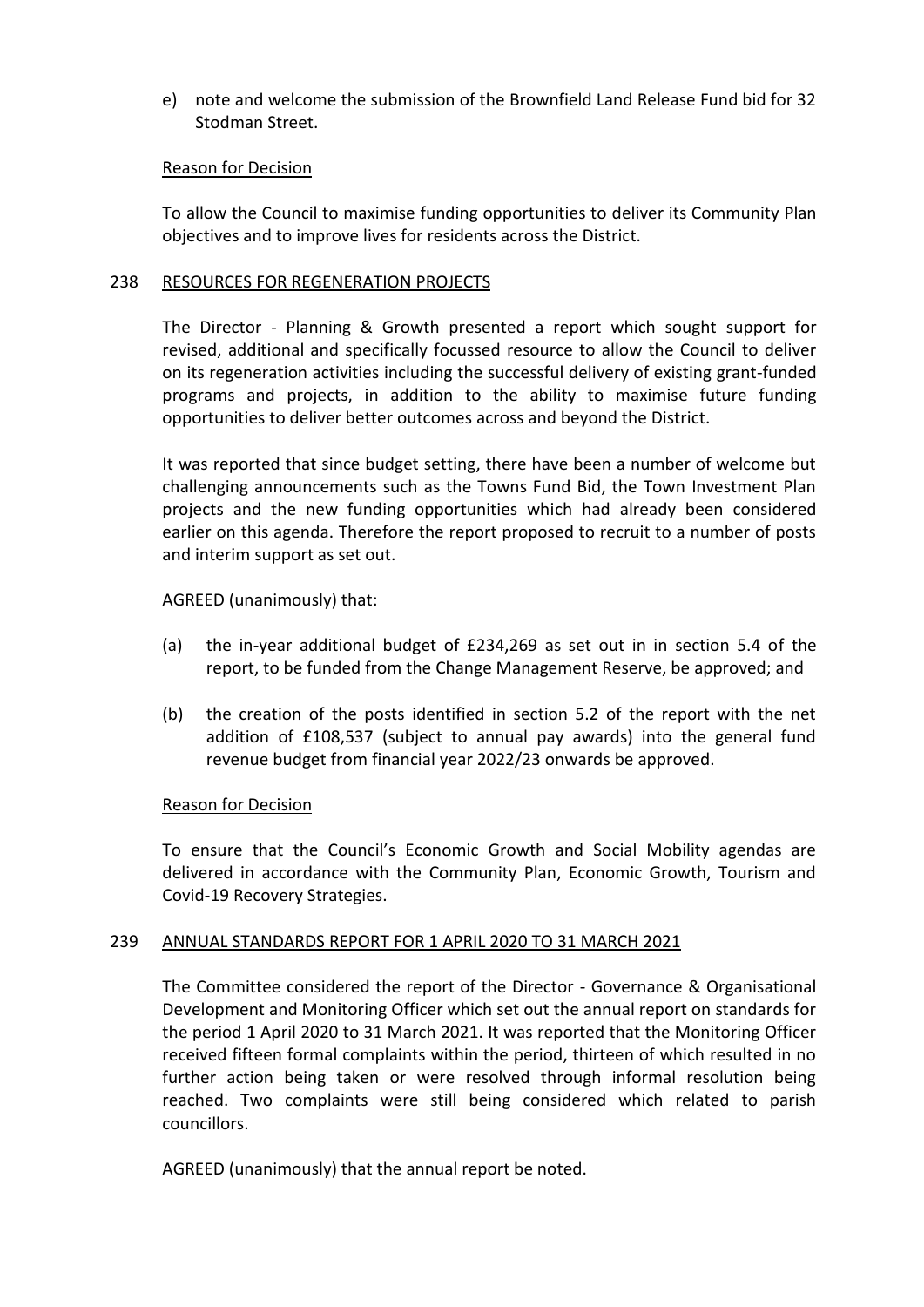To provide Members with details of the standards issues in 2020/21.

#### 240 URGENCY ITEM - CHIEF OFFICERS APPOINTMENTS PANEL

The Committee noted the decision to convene the Member Chief Officers Appointment's Panel for the recruitment of the Director – Customer Services & Organisational Development, in accordance with the membership details given in the urgency item.

AGREED (unanimously) that the urgency item be noted.

#### Reason for Decision

To convene the Panel in order to undergo the recruitment process without delay.

#### 241 URGENCY ITEM - ONE PUBLIC ESTATE BROWNFIELD RELEASE FUND

The Committee noted the decision for a Brownfield Land Release Fund bid of £284,000 to be formally made to the government via the North Midlands One Public Estate Partnership.

AGREED (unanimously) that the urgency item be noted.

#### Reason for Decision

To enable the preparation and submission of a Brownfield Land Release Fund bid for 32 Stodman Street by the requisite deadline of 26 May 2021.

#### 242 URGENCY ITEM - LEVELLING UP FUND - NEWARK SOUTHERN LINK ROAD

The Committee noted the following decision that:

- a) funds of up to £22,000 (funded by the Change Management Fund) be made available for NSDC's contribution to procuring consultancy support to prepare and submit a Newark LUF bid to Government on or before 18<sup>th</sup> June 2021; and
- b) the Director Planning & Growth in consultation with the Business Manager, Law & Information Governance be given delegated authority to enter into contractual arrangements with the developer (Urban & Civic) to utilise up to a maximum of £600,000 from NSDC as part of its overall maximum contribution of £5m towards the delivery of the whole Sothern Link Road.

AGREED (unanimously) that the urgency item be noted.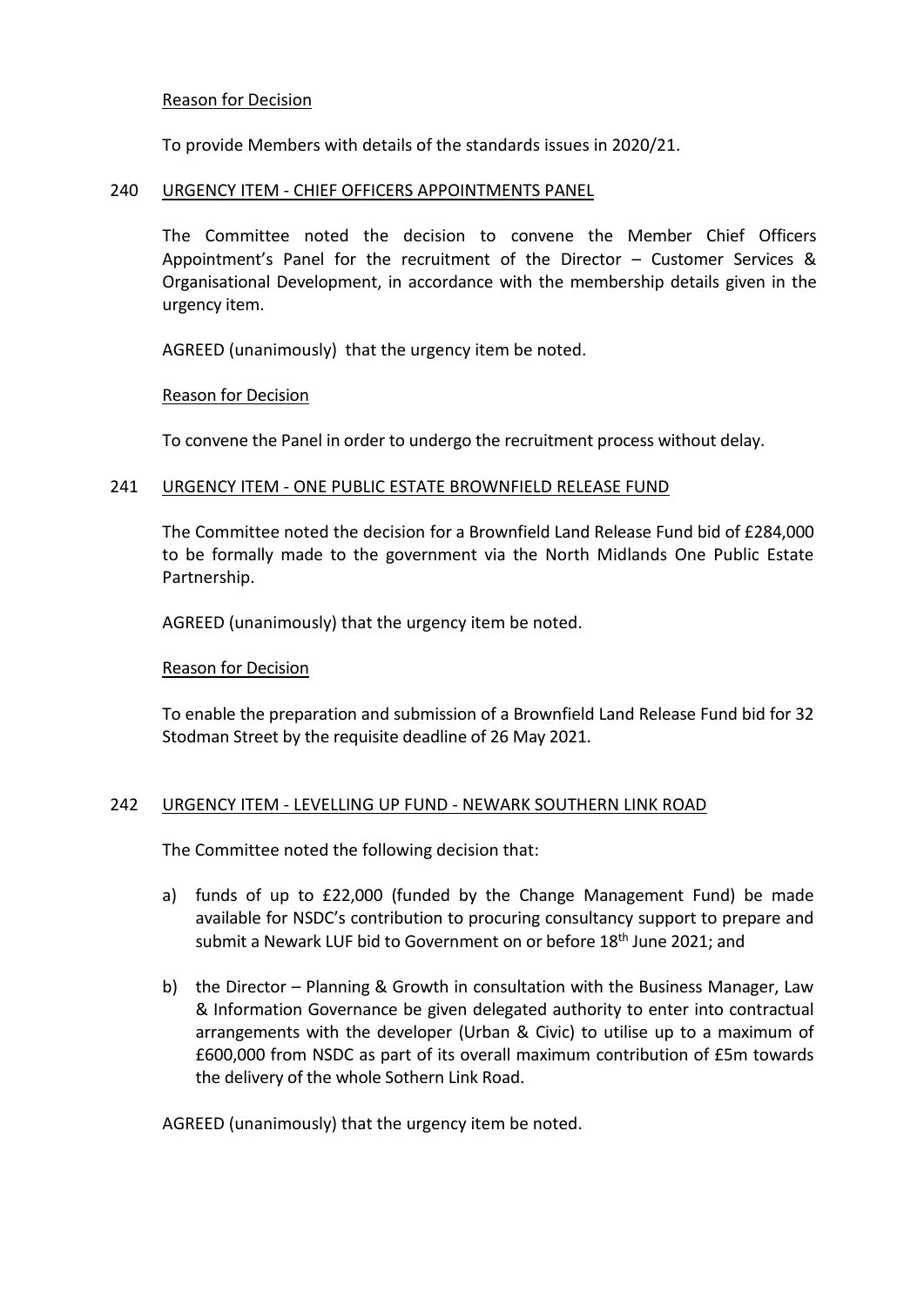To enable preparation and submission of a Newark Levelling Up Fund bid for Newark by the deadline of 18 June 2021.

# 243 URGENCY ITEM - EMBANKMENT REPAIR WORK REQUIRED AT VICAR WATER COUNTRY PARK, CLIPSTONE

The Committee noted the decision for an addition of £60,000 into the Capital Programme financed by the Capital Reserve to fund embankment repairs work required at Vicar Water County Park, Clipstone.

AGREED (unanimously) that the urgency item be noted.

## Reason for Decision

To enable works to progress on site as soon as possible to make the area safe.

# 244 URGENCY ITEM - GREEN HOMES GRANT LOCAL AUTHORITY DELIVERY PHASE 2 (LAD2)

The Committee noted the following decision that:

- a) the Director Housing, Health & Wellbeing be given delegated authority to accept the Grant offer from the Midlands Energy Hub;
- b) £91,760 of the Grant awarded be initially allocated to the HRA Capital Investment Programme to support the current Energy Efficiency budget and the current budget of £150,000 be increased by the same value to £214,760;
- c) a general fund Capital budget be set up for £567,853.50 for the works estimated to be carried out to the Privately owned;
- d) to set up a revenue budget of £65,236.50 (9% of £724,850 total costs), of which £2,750 will be an upfront payment for managing and administering the programme; and
- e) enter contract procedure rules exemption to enter into a contract with EON for the reasons listed in the urgency item.

AGREED (unanimously) that the urgency item be noted.

## Reason for Decision

To work in partnership with EON to bring 73 properties up to an EPC rating up to C.

## 245 EXCLUSION OF THE PRESS AND PUBLIC

AGREED (unanimously) that, under Section 100A (4) of the Local Government Act 1972, the public be excluded from the meeting for the following items of business on the grounds that they involved the likely disclosure of exempt information as defined in Part 1 of Schedule 12A of the Act.